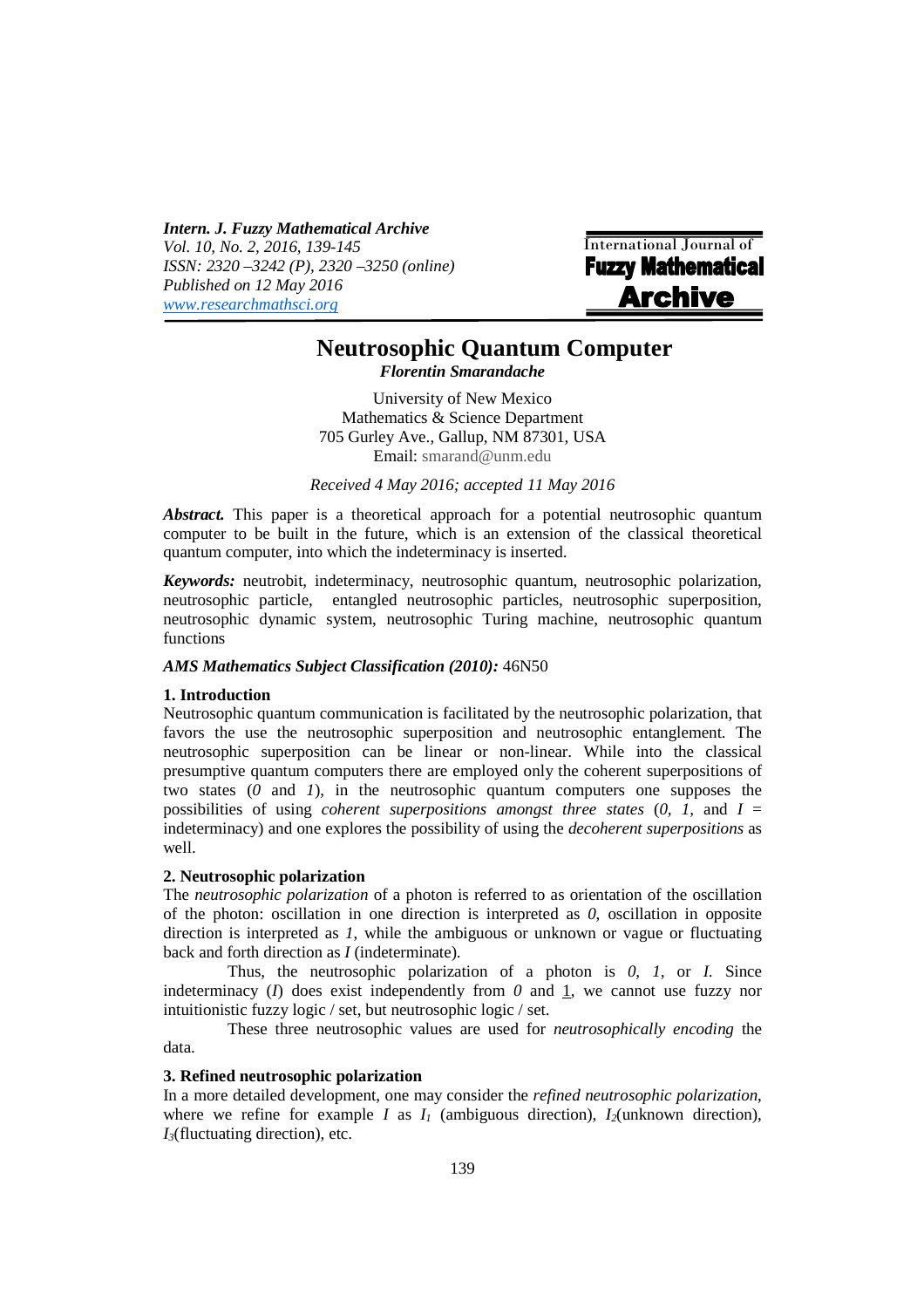# Florentin Smarandache

Or we may refine *0* as  $\theta$ <sub>*i*</sub>(oscillation in one direction at a high angular speed),  $\theta$ <sup>2</sup> (oscillation in the same direction at a lower angular speed), etc.

Or we may refine *1* as  $I<sub>I</sub>$  (oscillation in opposite direction at a high angular speed),  $I_2$ (oscillation in the same opposite direction at a lower angular speed), etc.

The refinement of the neutrosophic polarization may be given by one or more parameters that influence the oscillation of the photon.

### **4. Neutrosophic quantum computer**

A *Neutrosophic Quantum Computer* uses phenomena of Neutrosophic Quantum Mechanics, such as neutrosophic superposition and neutrosophic entanglement for neutrosophic data operations.

## **5. Neutrosophic particle**

A *particle* is considered *neutrosophic* if it has some indeterminacy with respect to at least one of its attributes (direction of spinning, speed, charge, etc.).

### **6. Entangled neutrosophic particle**

Two *neutrosophic particles* are *entangled* if measuring the indeterminacy of one of them, the other one will automatically have the same indeterminacy.

### **7. Neutrosophic data**

*Neutrosophic Data* is data with some indeterminacy.

### **8. Nutrosophic superposition**

*Neutrosophic Superposition*, that we introduce now for the first time, means superpositions only of  $\theta$  and  $\theta$  as in qubit (=quantum bit), but also involving indeterminacy (*I*), as in neutrosophic set, neutrosophic logic, neutrosophic probability, neutrosophic measure, and so on.

### **9. Indeterminate bit**

An *indeterminate bit*, that we introduce now for the first time, is a bit that one does not know if it is  $\theta$  or  $I$ , so we note it by  $I$  (= indeterminacy).

Therefore, neutrosophic superposition means coherent superposition of *0* and *I*, *1* and *I*, or *0* and *1* and *I*:

$$
\binom{0}{I}, \binom{1}{I}, \text{or } \binom{0}{I},
$$

 ordecoherent superposition of classical bits *0* and *1*, or decoherence between *0, 1, I,* such as:

$$
{0 \choose 1}_{dec}, {0 \choose l}_{dec}, {1 \choose l}_{dec}, {0 \choose 1}_{dec}.
$$

### **10. Neutrobit**

A *neutrosophic bit* (or "neutrobit"), that we also introduce for the first time, is any of the above neutrosophicsuperpositions: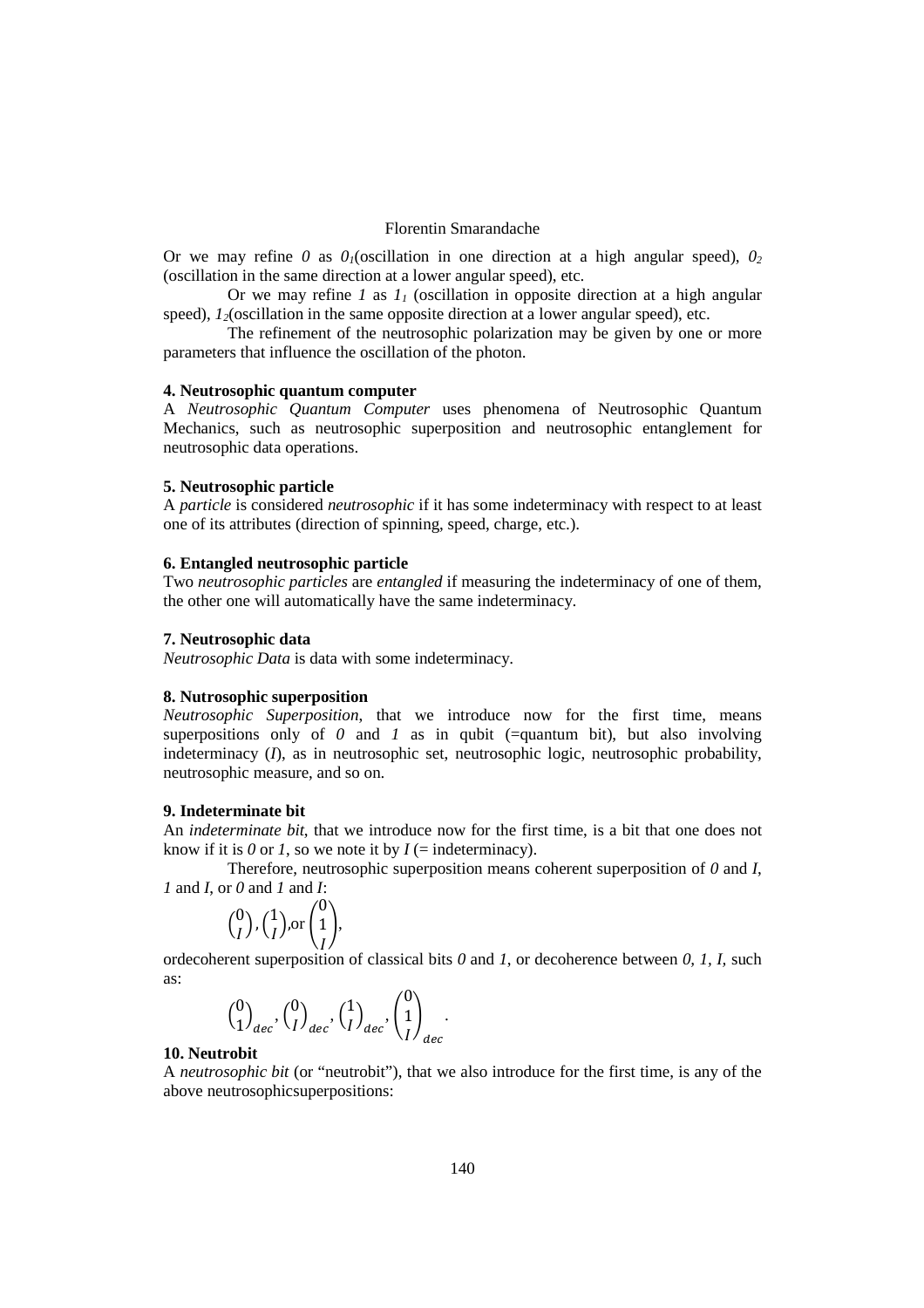Neutrosophic Quantum Computer

$$
\binom{0}{I}, \binom{1}{I}, \binom{0}{I}, \text{or } \binom{0}{1}_{dec}
$$

A neutrobit acts in two or three universes. A neutrobit can exist with, of course, a  $(t, i, f)$ neutrosophic probability, simultaneously as  $\theta$  and  $I$ , or  $I$  and  $I$ , or  $\theta$ ,  $I$ , and  $I$ , where  $t =$ percentage of truth, *i* = percentage of indeterminacy, and *f* = percentage of falsehood.

.

## **11. Refined neutrosophic quantum computer**

Thus, we extend the neutrosophic quantum computers to *refined neutrosophic quantum computers*.

### **12. Neutrosophic filter polarization**

The *neutrosophic filter polarization* of the receiver must match the neutrosophic polarization of the transmitter, of course.

### **13. Neutrosophic quantum parallelism**

The *neutosophicquantum parallelism* is referring to the simultaneously calculations done in each universe, but some universe may contain indeterminate bits, or there might be some decoherencesuperpositions.

### **14. n-Neutrobit quantum computer**

Thus, an *n-neutrobit quantum computer*, whose register has *n*neutrobits, requires *3 n - 1* numbers created from the digits *0, 1,* and *I* (where *I* is considered as an indeterminate digit).

A register of *n* classical bits represents any number from  $0$  to  $2^n$ -1. A register of *n* qubits such that each bit is in superposition or coherent state, can represent simultaneously all numbers from  $\theta$  to  $2^n$ -1.

Being in neutrosophic superposition, a neutrosophic quantum computer can simultaneously act on all its possible states.

# **15. Neutrosophic quantum gates**

Moving towards *neutrosophic quantum gates* involves experiments in which one observes quantum phenomena with indeterminacy.

#### **16. Remarks**

Building a *Neutrosophic Quantum Computer* requires a neutrosophic technology that enables the "neutrobits", either with coherent superpositions involving *I*, or with decoherent superpositions.

Since neither classical quantum computers have been built yet, neutrosophic quantum computers would be as today even more difficult to construct.

But we are optimistic that they will gather momentum in practice one time in the future.

# **17. Reversibility of a neutrosophic quantum computer**

The *reversibility of a neutrosophic quantum computer* is more problematic than that of a classical quantum computer, since amongst its neutrosophic inputs that must be entirely deducible from its neutrosophic outputs, there exists *I* (indeterminacy).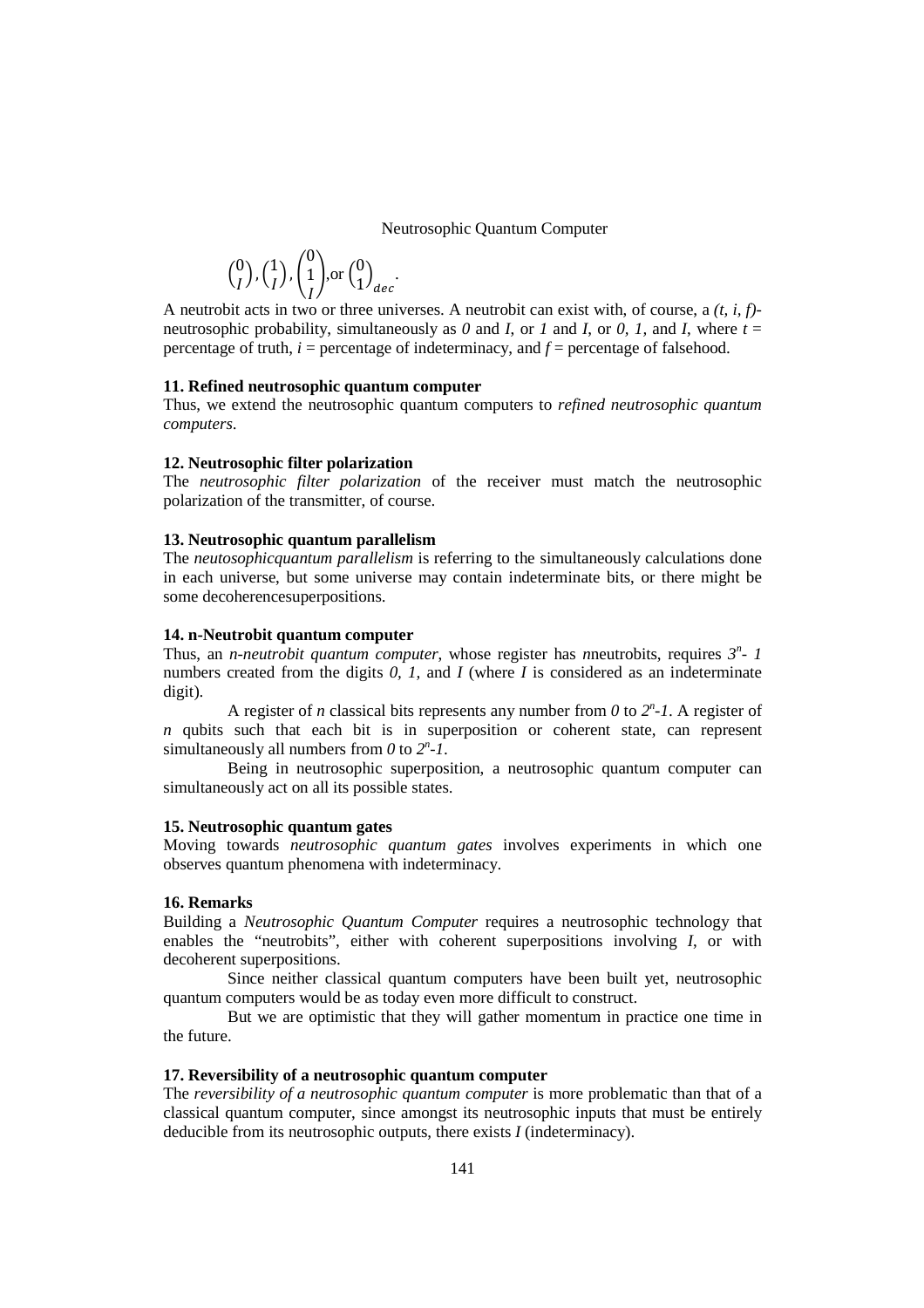# Florentin Smarandache

This becomes even more complex when one deals with refined neutrosophic polarisations, such as sub-indeterminacies  $(I_1, I_2)$  and sub-oscillations in one direction, or in another direction.

A loss of neutrosophic information (i.e. information with indeterminacy) results from *irreversible neutrosophic quantum computers* (when its inputs are not entirely deducible from its outputs). The loss of information, which comes from the loss of heat of the photons, means loss of bits, or qubits, or neutrobits.

### **18. Neutrosophic dynamical system**

Any classical dynamical system is, in some degree neutrosophic, since any dynamical system has some indeterminacy because a dynamic system is interconnected with its environment, hence interconnected with other dynamical systems.

We can, in general, take any *neutrosophic dynamical system*, as a neutrosophic quantum computer, and its dynamicity as a *neutrosophic computation*.

# **19. Neutrosophic Turing machine and neutrosophic Church-Turing principle**

We may talk about a *Neutrosophic Turing Machine*, which is a Turing Machine which works approximately (hence it has some indeterminacy), and about a *Neutrosophic Church-Turing Principle*, which deviates and extends the classical Church-Turing Principle to:

"There exists or can be built a universal 'neutrosophic quantum' [NB: *our inserted words*] that can be programmed to perform any computational task that can be performed by any physical object."

#### **20. Human brain as an example of neutrosophic quantum computer**

As a particular case, the human brain is a neutrosophic quantum computer (the neutrosophic hardware), since it works with indeterminacy, vagueness, unknown, incomplete and conflicting information from our-world. And because it processes simultaneously information in conscience and sub-conscience (hence netrosophic parallelism). The human mind is neutrosophic software, since works with approximations and indeterminacy.

# **21. Neutrosophic quantum dot**

In the classical theoretical quantum computers, a *quantum dot* is represented by one electron contained into a cage of atoms. The electron at the ground state is considered the  $0$  state of the classical qubit, while the electron at the excited (that is caused by a laser light pulse of a precise duration and wavelength) is considered the *1* state of the classical qubit.

When the laser light pulse that excites the electron is only half of the precise duration, the electron gets in a classical superposition of *0* and *1* states simultaneously.

A right duration-and-wavelength laser light pulse knocks the electron from *0* to *1*, or from *1* to *0*. But, when the laser light pulse is only a fraction of the right duration, then the electron is placed in between the ground state  $(0)$  and the excited state  $(1)$ , i.e. the electron is placed in indeterminate state (*I*). We denote the indeterminate state by "*I*", as in neeutrosophic logic, and of course  $I \in (0, 1)$  in this case.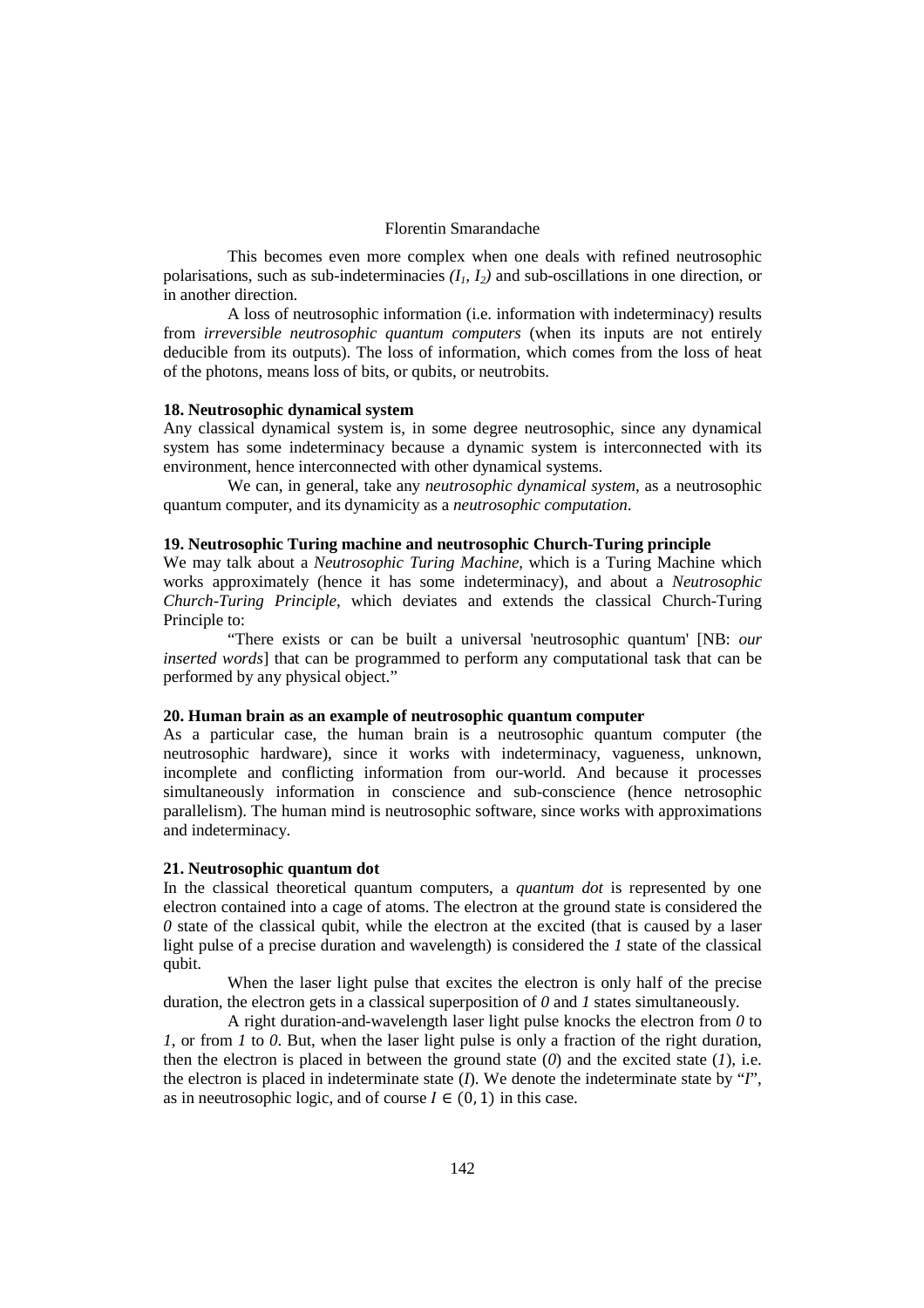# Neutrosophic Quantum Computer

Hence, one has a *refined neutrosophic logic*, where the indeterminacy is refined infinitely many times, whose values are in the open interval *(0, 1).* Such as



This is a *neutrosophication process*.

# **22. Neutrosophic NOT function**

The *controlled neutrosophic NOT function* is defined by the laser-light application:

 $NOT<sub>N</sub>: [0, 1] \rightarrow [0, 1].$  $NOT_{N}(x) = 1 - x$ , where  $x \in [0, 1]$ . Therefore:  $NOT<sub>N</sub>(0) = 1, NOT<sub>N</sub>(1) = 0,$ 

and

 $NOT<sub>N</sub>(I) = 1 - I.$ 

For example, if indeterminacy  $I = 0.3$ , then  $NOT<sub>N</sub>(0.3) = 1 - 0.3 = 0.7.$ 

Hence  $NOT_N$  (indeterminacy) = indeterminacy.

# **23. Neutrosophic AND function**

The *neutrosophic AND function* is defined as:  $AND<sub>N</sub>: [0, 1] \times [0, 1] \rightarrow [0, 1].$  $AND_N(x, y) = min\{x, y\}$ , for all  $x, y \in [0, 1]$ . Therefore:  $AND<sub>N</sub>(0, 0) = 0$ ,  $AND<sub>N</sub>(1, 1) = 1$ ,  $AND_N(0, 1) = AND_N(1, 0) = 0.$ For indeterminacy,  $AND_N(0, I) = 0$ , and  $AND_N(1, I) = I$ . Let  $I = 0.4$ , then:  $AND<sub>N</sub>(0, 0.4) = 0$ ,  $AND<sub>N</sub>(1, 0.4) = 0.4$ . Another example with indeterminacies.  $AND<sub>N</sub>(0.4, 0.6) = 0.4.$ 

# **24. Neutrosophic OR function**

The *neutrosophic OR function* is defined as:  $OR_N$ : [0, 1]  $\times$  [0, 1]  $\rightarrow$  [0, 1].  $OR_N(x, y) = max\{x, y\}$ , for all  $x, y \in [0, 1]$ . Therefore:  $OR_N(0,0) = 0$ ,  $OR_N(1,1) = 1$ ,  $OR_N(0, 1) = 0, R_N(1, 0) = 0.$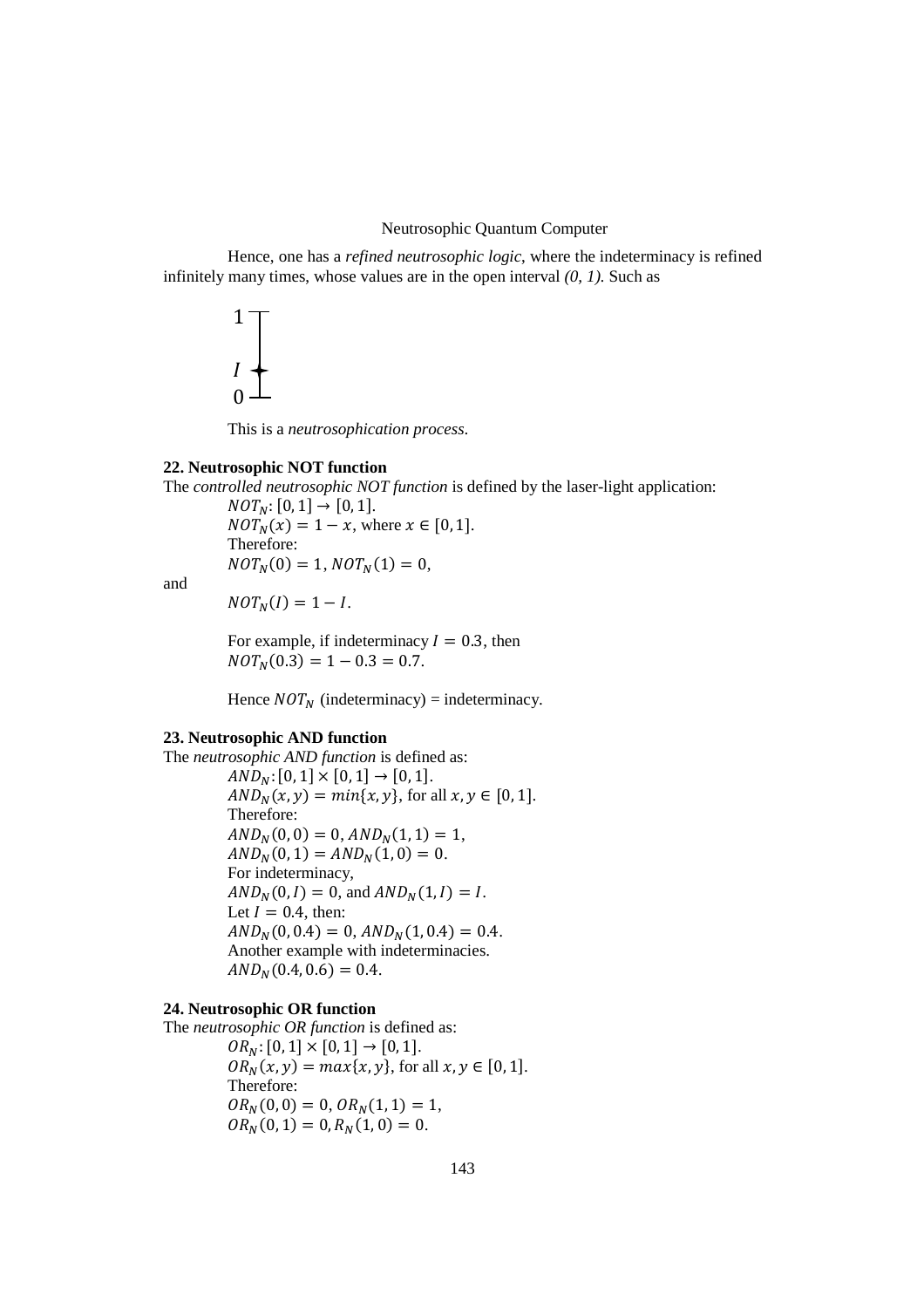Florentin Smarandache

For indeterminacy,  $OR_N(0, I) = I$ , and  $OR_N(1, I) = 1$ . If  $I = 0.2$ , then  $OR_N(0, 0.2) = 0.2$ , and  $OR_N(1, 0.2) = 0.2$ .

# **25. Neutrosophic IFTHEN function.**

The neutrosophic  $IFTHEN<sub>N</sub>$  function is defined as:  $IFTHEN_N:[0, 1] \times [0, 1] \rightarrow [0, 1].$  $IFTHEN<sub>N</sub>(x, y) = max{1 - x, y}$ , for all  $x, y \in [0, 1]$ . IFTHEN<sub>N</sub> is equivalent to  $OR_N(NOT_N(x), y)$ , similar to the Boolean logic:  $A \rightarrow B$  is equivalent to  $non(A)$  or B. Therefore:  $IFTHEN<sub>N</sub>(0,0) = 1, IFTHEN<sub>N</sub>(1,1) = 1,$  $IFTHEN<sub>N</sub>(1,0) = 0, IFTHEN<sub>N</sub>(0,1) = 1.$ Its neutrosophic value table is:

| IFTHEN <sub>N</sub>                 |                  |                                     |                                  |                     |
|-------------------------------------|------------------|-------------------------------------|----------------------------------|---------------------|
| $\pmb{\mathcal{X}}$<br>$\mathbf{y}$ | $\boldsymbol{0}$ | $\mathbf{I}_a$                      | $I_{\beta}$                      | 1                   |
| $\theta$                            | 1                | 1- $I_{\alpha}$                     | 1 - $I_{\beta}$                  | $\boldsymbol{0}$    |
| $I_{\alpha}$                        | 1                | $\max\{1-I_{\alpha}, I_{\alpha}\}\$ | $max{1 - I_{\beta}, I_{\alpha}}$ | $\mathbf{I}_\alpha$ |
| $I_\beta$                           | 1                | $\max\{1-I_{\alpha}, I_{\beta}\}\$  | $max{1 - I_{\beta}, I_{\beta}}$  | $I_{\beta}$         |
| 1                                   | 1                | 1                                   | 1                                | 1                   |

where  $I_{\alpha}$ ,  $I_{\beta}$  are indeterminacies and they belong to (0, 1).

 $I_{\alpha}$ ,  $I_{\beta}$  can be crisp numbers, interval-valued, or in general subsets of [0, 1].

# **26. Neutrosophic quantum liquids**

In classical theoretical quantum computers, there also are used *computing liquids*. In order to store the information, one employs a soup of complex molecules, i.e. molecules with many nuclei. If a molecule is sunk into a magnetic field, each of its nuclei spins either downward (which means state *0*), or upward (which means state *1*).

Precise radio waves bursts change the nuclei spinning from *0* to *1*, and reciprocally. If the radio waves are not at a right amplitude, length and frequency, then the nuclei state is perturbed (which means neither *0*nor *I*, but  $I =$  indeterminacy). Similarly, this is a *neutrosophication process*.

These spin states  $(0, 1, 0, 1)$  can be detected with the techniques of NNMR (*Neutrosophic Nuclear Magnetic Resonance*).